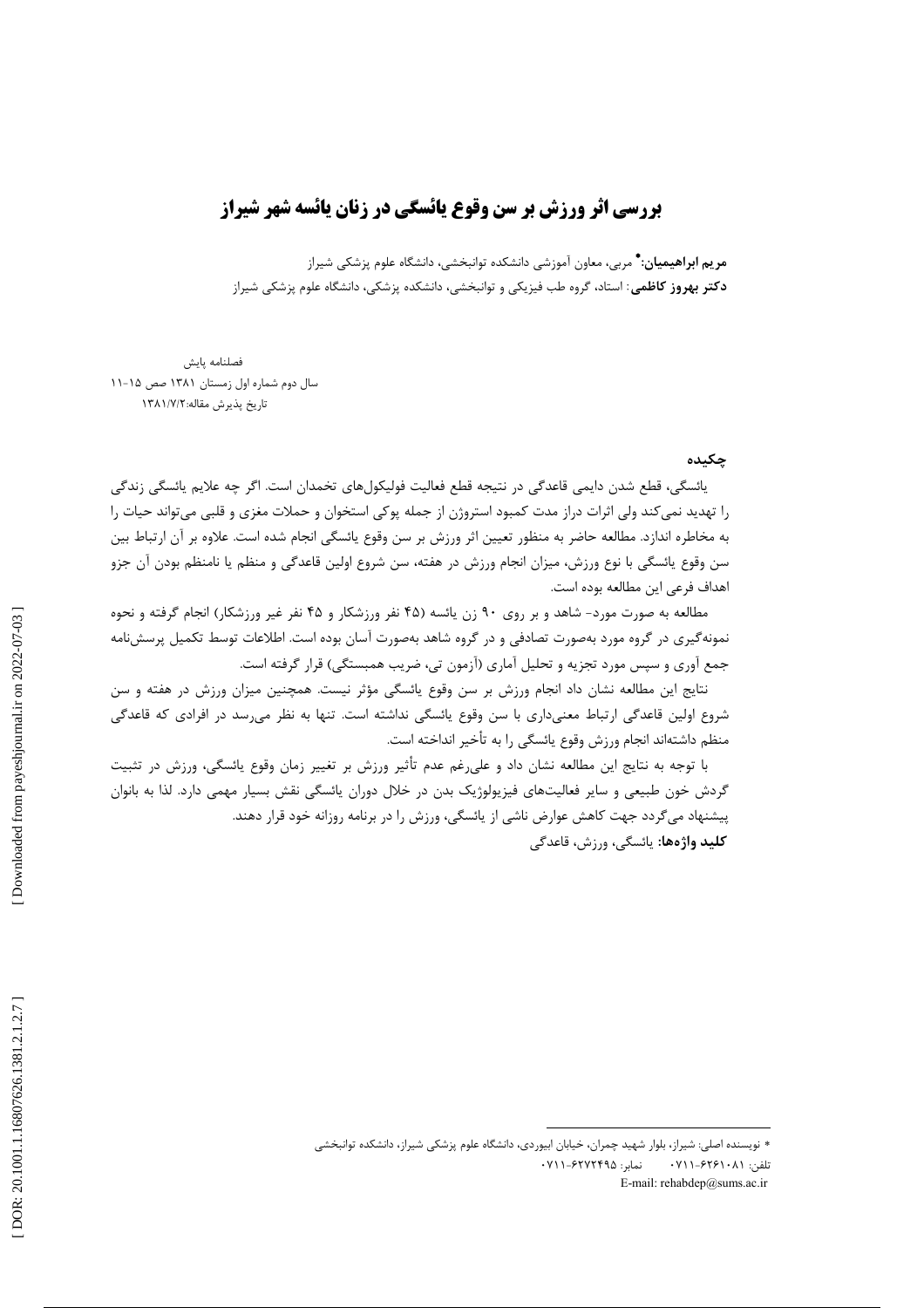فصلنامه پژوهشكده علوم بهداشتى جهاددانشگاهى

#### مقدمه

یائسگی تغییری طبیعی است که در میانسالی برای کلیه بانوان در دوران سنی ۵۵–۴۰ سالگی اتفاق افتاده و عواملی ماننند ژنتیک، نژاد، میزان سلامت و نحوه زندگی فرد بر زمان وقوع آن مؤثرند. در خلال دوره یائسگی بسیاری از زنان شرایط جسمی سختی را متحمل می شوند. گرم شدن بدن، افزایش وزن، خونریزی های شدید، کم خوابی و…، هر کدام به تنهایی می توانند موجب کسالت و اغتشاش فکر شوند[۲ و ۱].

از طرفی این دوران اکثراً با ناراحتیهای ناشی از آرتروز، فشار خون، ديابت و...، همزمان است. هرچه بهتر تغييرات حين دوره پائسگی را درک کرده و هر چه بیشتر به طبیعت در راه هدفش کمک کنیم این دوران بهتر و سریعتر سپری خواهد شد. ورزش در تثبیت گردش خون طبیعی و سایر فعالیتهای فيزيولوژيک بدن نقش بسيار مهمي دارد[۴ و ۳]. منع انسان از حركت نه تنها موجب رشد او نمىشود، بلكه سبب افسردگى، بروز رفتارهای ناهنجار و از دست رفتن شور و نشاط زندگی نیز میگردد. در آیین مقدس اسلام حفظ بدن از خطرات و آسیبها و تأمین موجبات سلامت و بهداشت آن یک وظیفه الهي محسوب مي شود.

صاحب نظران نیز معتقدند که در شرایط زندگی ماشینی، ورزش را میتوان به عنوان وسیلهای مطلوب جهت تأمین تفریح سالم و تجدید قوای افراد و حفظ سلامت جسمی قرار داد[۵]. ضمن آنكه انجام ورزش بهصورت منظم باعث بهبود تراكم استخوان، افزایش قابلیت انعطاف و توان عضلات گردیده و مانع از بين رفتن تناسب بدن مي گردد [٣، ٤، ۶، ٧و٨].

## مواد و روش کار

روش مطالعه به صورت مورد- شاهدی و جامعه پژوهش زنان یائسهای بودهاند که به دو گروه مورد (ورزشکار) و شاهد(غیر ورزشکار) تقسیم شده اند. در گروه مورد از روش نمونه گیری تصادفی و در گروه شاهد از روش نمونهگیری ساده استفاده شده است.

نحوه انتخاب نمونهها در گروه مورد بهاینصورت بوده که در زمان انجام مطالعه در شهر شیراز بهطور کلی ۹ پایگاه اصلی (۴ ورزشگاه و ۵ پـارک) در نقـاط مختلف شهر جهت انجام ورزش همگانـی بانـوان وجود داشته است که از بین افراد واجد شرایط

در هـر پايگــاه ۵ نفــر بــهصــورت تصادفي انتخاب گرديدهاند. در گروه شاهد از ۴۵ خانم یائسه غیر ورزشکار که در حوالی همین يايگــاههــا اقامــت داشــته و حاضر به شركت در مطالعه بودهاند، اطلاعـات جمـع|َوري گـرديده اسـت. ضـمن أن كه هيچ يک از نمـونههـا سـابقه انجـام عمـل جراحي زنان، مصرف دخانيات و هورمـون درمانی نداشته و در گروه مورد افراد انتخاب شده قبل از یائـسگی حـداقل بـه مـدت ۵ سـال فعالـیت ورزشی مستمر داشـتهانـد. بهطور كلي تعداد افراد مورد مطالعه در هر گروه ۴۵ نفر و جمعاً ۹۰ نفر بوده است.

گردآوری دادههـا از طـریق مـصاحبه و ثـبت اطلاعـات در پرسشنامه انجـام گـرفته اسـت. در گـروه مـورد (زنـان يائـسه ورزشـكار) پرسـشنامه شامل اطلاعاتي از قبيل سن، سن شروع اولين قاعدگي، مـنظم يا نامنظم بودن آن، سن وقوع يائسگي، تعداد روزهای ورزش در هفته و نوع رشته ورزشی بوده است. در گـروه شـاهد (زنـان يائـسه غيـر ورزشكار) نيز پرسشنامه شامل همــين اطلاعـات بــوده و فقط بخشهاى مربوط به ورزش از آن حذف شده است. جهت تجزيه و تحليل دادهها نيز از آزمونهاي آماری تی و ضریب همبستگی استفاده شده است.

از مجموع ۹۰ زن یائسه که در این مطالعه مورد بررسی قرار گرفتهانـد، ۴۵ نفـر در گروه مورد و ۴۵ نفر در گروه شاهد قرار داشــتهاند. در گروه مورد حداكثر سن وقوع يائسگي ۵۸، حداقل آن ۳۵ ، میانگین ۴۹/۴ و انحراف معیار ۵/۳ سال بوده است. در گروه شاهد حداكثر سن وقوع يائسگي ۵۶، حداقل ۳۴، ميانگين ۴۸/۴۹ و انحراف معيار ۶/۲ سال بوده است. اين اطلاعات با اسـتفاده از آزمون آماري تي مورد تجزيه و تحليل قرار گرفته و هـيچ اخـتلاف معنىداري در سن وقوع يائسگي در گروه مورد و شاهد وجود نداشته است (جدول شماره ۱) .

در مقايــسه وضـعيت قاعدگي منظم و نامنظم بين دو گروه مـورد و شـاهد، ميانگـين سن وقوع يائسگي در گروه افراديكه قاعدگے منظم داشته و ورزش کار بودہاند با استفاده از آزمون تـی بـهطور معنیداری بیشتر از افرادی بوده که قاعدگی منظم داشــته ولــی ورزش کار نبودهاند(P=٠/٠٠٢). اما در مورد افرادی کـه دارای قاعدگــی نامنظم بوده و ورزش کردهاند میانگین سن وقـوع يائـسگي بـا گـروه غير ورزشكار اختلاف معنىداري نشان نداده است (جدول شماره ٢).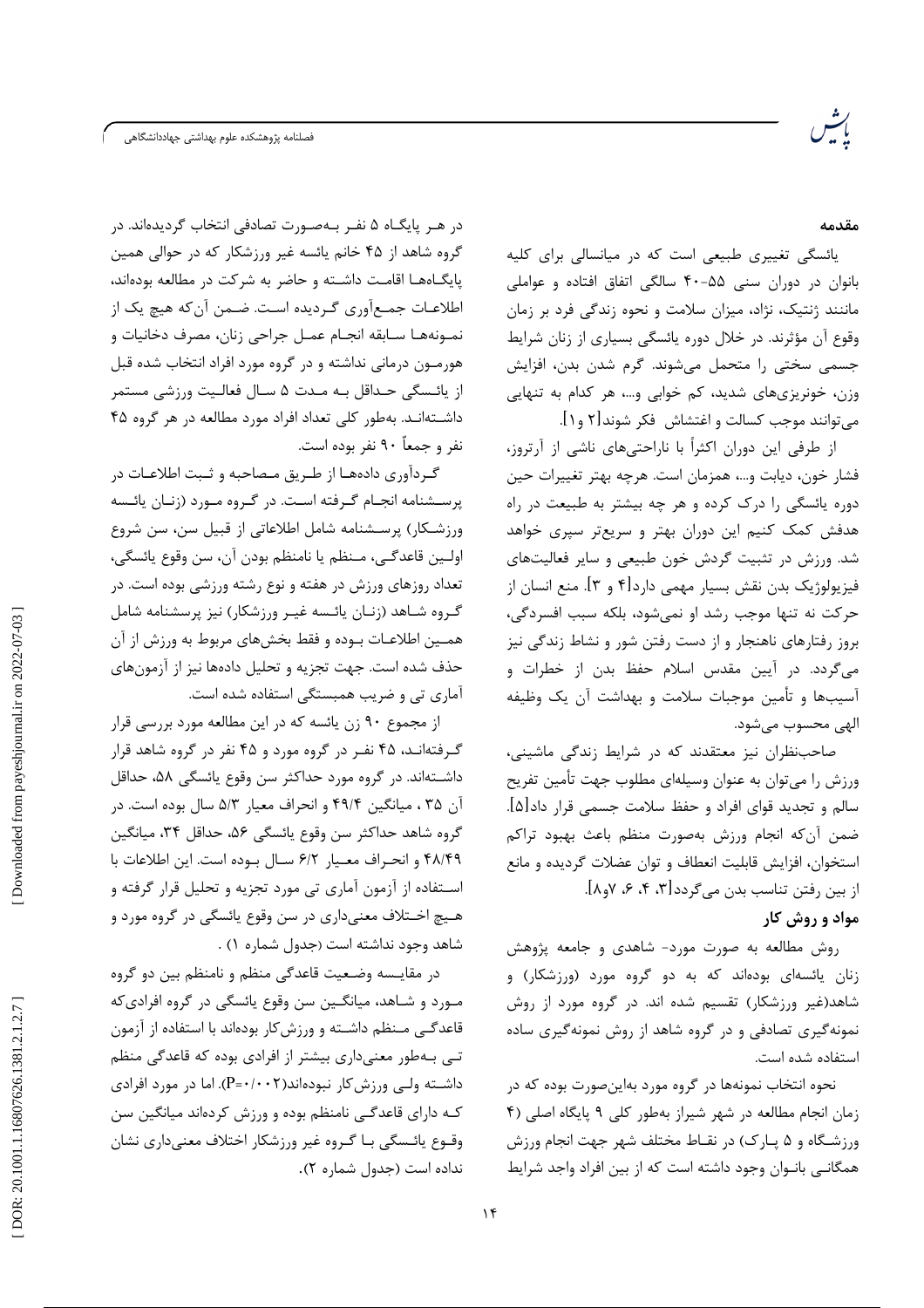رشہ<br>پید

| جدول شماره ۱- مقایسه میانگین سن وقوع یائسگی بین زنان یائسه ورزشکار و غیر ورزشکار |  |  |
|----------------------------------------------------------------------------------|--|--|
|                                                                                  |  |  |

| ميانگين سن وقوع يائسگي± انحراف معيار | تعداد | ک وه                   |
|--------------------------------------|-------|------------------------|
| $f9/F \pm \Delta/T$                  |       | زنان يائسه ورزشكار     |
| $FA/F9\pm F/Y$                       | ۴۵    | زنان يائسه غير ورزشكار |
|                                      |       |                        |

جدول شماره ۲- ارتباط بین وضعیت قاعدگی، انجام ورزش و میانگین سن وقوع یائسگی در زنان یائسه ورزشکار و غیر ورزشکار

| P                                 | ميانگين سن وقوع يائسگي± انحراف معيار      | وضعيت قاعدگى | گروه        |
|-----------------------------------|-------------------------------------------|--------------|-------------|
| $\cdot$ / $\cdot$ $\cdot$ $\cdot$ | $Y/Y \pm \Delta Y/\lambda$                |              | ورزشكار     |
|                                   | $Y/\Delta \pm Y\Lambda/F$                 | منظم         | غير ورزشكار |
|                                   | $\Delta$ /۴ $\pm$ ۴ $\Lambda$ / $\Lambda$ |              | ورزشكار     |
| -                                 | $5\pm 8\sqrt{2}$                          | نامنظم       | غير ورزشكار |

در هـر دو گروه مورد و شاهد بين سن شروع اولين قاعدگي و ســن وقــوع يائــسگى بــا اســتفاده از <sup>آ</sup>زمون ضريب همبستگى ارتباط معنى دارى يافت نكرديد (جدول شماره ٣).

افراد تحت مطالعه در گروه مورد در ۶ رشته ورزشی دستهبندی شدند. از بین این افراد ۱ نفر (۲/۲ درصد) در ورزش شـنا، ۲۱ نفـر(۴۶/۷ درصـد) در ورزش پـیادهروی، ۱۸ نفر(۴۰ درصد) در بدنـسازی، ۱ نفـر (۲/۲ درصد) در یوگا، ۱ نفر (۲/۲ درصد) در ژیمناستیک و ۳ نفر (۶/۷ درصد) در والیبال فعالیت داشـتند. از آنجـا کـه اکثر افراد در گروه ورزشهای پیادهروی و بدنسازی قرار داشتند، مقایسه بین این دو گروه صورت پذیرفت.

بـا اسـتفاده از آزمون تي افرادي كه در ورزش پيادهروي فعاليت داشــتهاند نسبت به افرادی که در ورزش بدنسازی فعال بودهاند از میانگـین سن وقوع یائسگی کمتری برخوردار بودهاند. اما این اختلاف معنى دار نبوده است ( جدول شماره ۴).

میانگـین سـن وقـوع پائسگی در افراد پائسه ورزشکاری که بیش از سه روز در هفته ورزش انجام میدادهاند در مقایسه با افرادی که حداکثر سه روز در هفته به ورزش می پرداختهاند، با اسـتفاده از آزمـون آماري تي اختلاف معنىداري را نشان نداده است ( جدول شماره ۵).

| جدول شماره ۳- ارتباط بین سن شروع قاعدگی با سن وقوع یائسگی در زنان یائسه ورزشکار و غیر ورزشکار |
|-----------------------------------------------------------------------------------------------|
|-----------------------------------------------------------------------------------------------|

| ميانگين سن وقوع يائسگي± انحراف معيار | ميانگين سن شروع قاعدگي± انحراف معيار | تعداد | در وه                  |
|--------------------------------------|--------------------------------------|-------|------------------------|
| $f9/F \pm \Delta/T$                  | ۱۳/۴±۱/۷                             | ۳۵    | زنان يائسه ورزشكار     |
| 48149±617                            | ۱۳/۴±۱/۷                             | ۴۵    | زنان يائسه غير ورزشكار |

| جدول شماره ۴- ارتباط نوع ورزش با میانگین سن وقوع یائسگی در زنان یائسه ورزشکار و غیر ورزشکار |       |            |  |
|---------------------------------------------------------------------------------------------|-------|------------|--|
| ميانگين سن وقوع يائسگي± انحراف معيار                                                        | تعداد | گروه ورزشی |  |
| $49/4V \pm 6/9$                                                                             |       | ييادەروى   |  |
| $44\pm 0.15$                                                                                |       | بدنساز ی   |  |

جدول شماره ۵- ارتباط بین میزان انجام ورزش در هفته با میانگین سن وقوع یائسگی در زنان یائسه ورزشکار

| ميانگين سن وقوع يائسگي± انحراف معيار | تعداد | میزان ورزش در هفته |
|--------------------------------------|-------|--------------------|
| 61/21±6/9                            |       | سه روز             |
| 44/19                                | ۲۵    | بیش از سه روز      |

Downloaded from payeshjournal.ir on 2022-07-03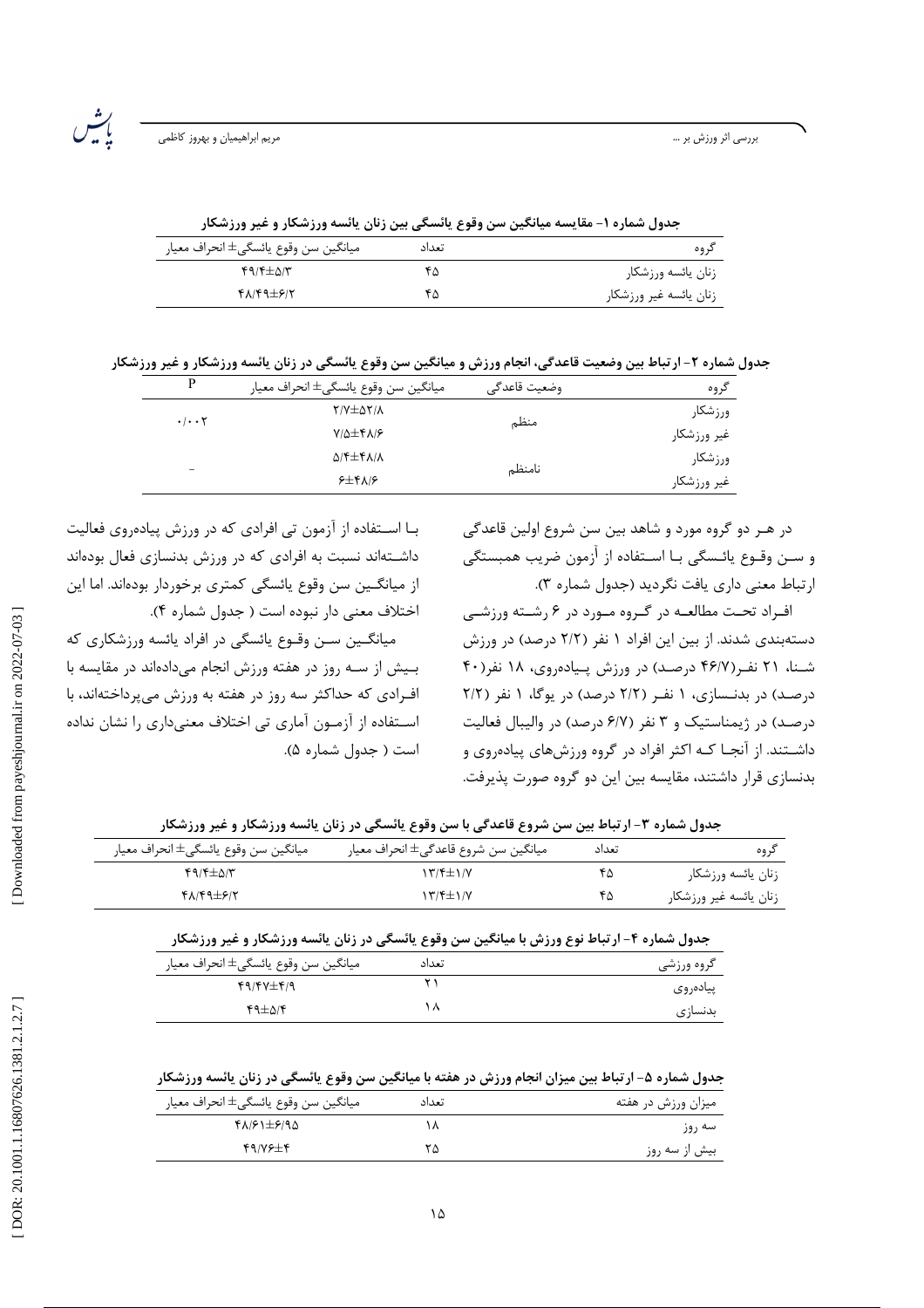.<br>فصلنامه پژوهشکده علوم بهداشتی جهاددانشگاهی

بحث و نتیجهگیری

نــتايج ايــن مطالعــه نشان داد كه اختلاف معنىدارى از نظر آماري بين ميانگين سن وقوع پائسگي در دو گروه مورد و شاهد وجــود نــدارد. و ايــن بــهآن معنى است كه انجام ورزش بر زمان وقــوع يائسگي تأثيري ندارد. اين يافته مطابق با نتايج مطالعهاي است کـه در سـال ۱۹۹۹ در آمریکا انجام شده و در آن ارتباط معنیداری بین زمان وقوع پائسگی و انجام ورزش یافت نگردیده اسـت[۹]. همچنین در مطالعهای که توسط برمبرگر و همکاران در سـال ۱۹۹۷ انجـام گردیده بین انجام ورزش در حد متوسط با وقوع يائسگي ارتباطي يافت نشده است[١٠].

در ارتـباط بــا مقايــسه نظم قاعدگي، ورزش و ميانگين سن وقـوع يائـسگى نيـز نتايج اين مطالعه نشان داده كه افرادى كه دارای قاعدگـی منظم بوده و ورزش می کردهاند از میانگین سن یائـسگی بالاتـری بـرخوردار بوده اند. نتایج مطالعهای که توسط برمبرگـر در سـال ۱۹۹۷ انجـام گردیده نشان داده که میانگین سـن پائـسگے در افـرادی کـه قاعدگـے نامنظم داشته و ورزش نمـی کـردهانـد نـسبت بـه گروه مقابل کمتر بوده است[۱۰]. به عبارتے انجـام ورزش در افـرادی که قاعدگی منظم دارند باعث تأخير در وقوع يائسگي مي گردد. با توجه به نتايج بهدست آمده از مطالعـه حاضـر، ارتـباط معنـی۱داری بـین سـن شـروع اولین قاعدگی و سن وقوع پائسگی در هر دو گروه وجود نداشته است. در مطالعـهای کـه در سـال ۲۰۰۱ توسـط جانـستون در آمریکا انجـام گـرديده نيـز ارتـباط معنىدارى بين اين دو متغير يافت

نگـردیده اسـت[۱۱]. همچنین همانگونه که در قسمت یافتهها ملاحظـه گرديد ارتباطي بين نوع ورزش و ميزان آن در هفته با ميانگــين ســن وقــوع پائــسگے در دو گــروه مورد و شاهد وجود نداشته است (برای مقایسه مطالعه مشابهی موجود نبوده است).

نكــته قابل ذكر اين است كه با توجه به نتايج مطالعه حاضر و علــي(غم عدم تأثير ورزش در تغيير زمان وقوع يائسگي، انجام مـنظم ورزشهایـی چـون شنا و پیادهروی در سنین پائسگی و بعـد از آن باعث بهبود تراكم استخوان، افزايش انعطافپذيري و تـوان عـضلات، افـزايش توانايـى ريهها در تبادلات گازى، بهبود عملکـرد قلـب و افـزايش نظم گردش خون گرديده و در نتيجه باعث كـاهش عـوارض ناشي از يائسگي مانند پوكي استخوان ، چاقي . حملات قلبي و مغزي و…، مي شود.

لـذا بـه خانمها پیشنهاد میگردد ورزش را در برنامه روزانه خــود قــرار دهــند. ده دقيقه ورزش در صبح و شب، قدم زدن تا محـل كـار و يـا حتـى دو تا سه بار ورزش در هفته به سهو.لت باعــث ايجــاد تغييــرات مثــبت ناشـــي از ورزش مـــي گــردد  $[ \wedge , \wedge , \wedge , \vee , \wedge ]$ 

تشکر و قدردانی

از همكـاري بـيشائبه خانمها ليلا راسخ، نازنين صيفيكار و مرضیه محمدیان کارشناسان فیزیوتراپی در انجام این پژوهش سیاسگزاری مے گردد.